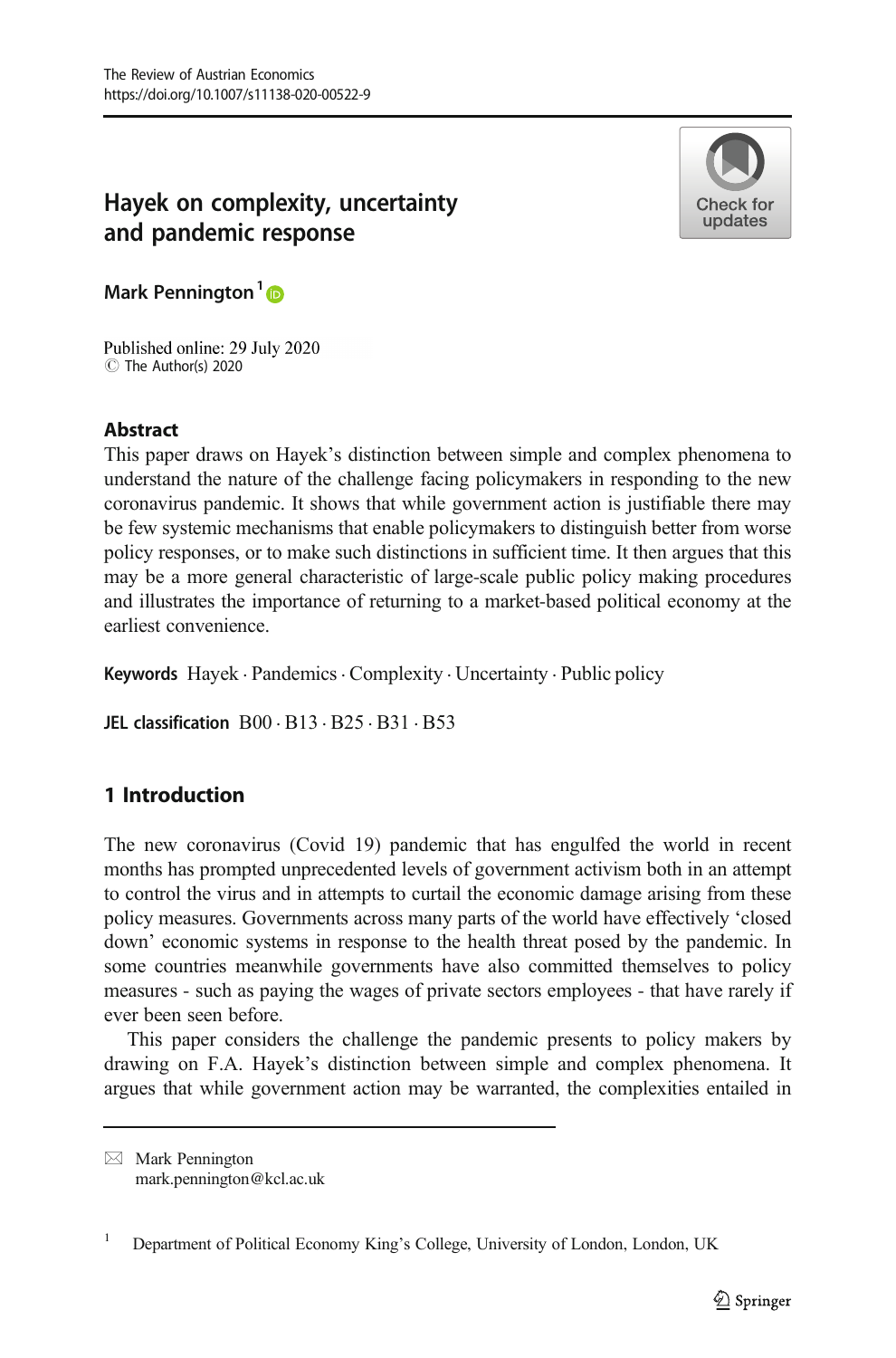addressing the multiple socio-economic dimensions at stake mean that on many of these dimensions it may not be possible to discern the contours of an effective policy response. Or, if such responses can be identified, to secure their implementation in a sufficiently timely manner. The paper then considers the implications of Hayek's perspective for broader socio-economic challenges that policymakers are increasingly being urged to assume, with a focus on post-pandemic risk planning and arguments for post-pandemic industrial policy.

The paper commences in section one by outlining Hayek's distinction between simple and complex phenomena and how this is reflected in his critique of economic planning. It then proceeds in section two to consider some of the dimensions of complexity that underpin the coronavirus policy challenge. Section three argues that while government action may be a justifiable response to the pandemic, there may be few systemic mechanisms that enable policymakers to avoid large scale errors and to assess the effectiveness of alternative policy measures. Finally, section 4 argues that a continuation of activist government in a post-pandemic political economy may work to perpetuate aspects of the knowledge poor environment that characterises the pandemic itself.

### 2 Hayek: Simple versus complex systems

A central aspect of Hayek's social theory is the distinction he draws between simple and complex phenomena (for example Hayek [1967\)](#page-17-0). Simple phenomena are those where it may be possible from a given starting position to predict the outcomes that will be generated by the application of a stimulus into a system. Scientific problems in some (though by no means all) parts of physics are of this type and they allow for the derivation of predictive, quantitative regularities by scientific analysts. Complex phenomena by contrast, refer to systems where the elements that make up a greater whole do not interact in a linear fashion and where the number of elements and the character of their interaction may be too vast for them to be comprehended by scientific observers. While non-linear systems can be scientifically modelled the relevant relationships may not typically be characterised with sufficient quantitative precision. The most that analysts may do when faced with complex phenomena is to try to understand the *general principles* that allow an order to form between the various elements– not to predict successfully the precise form that the order will take. All that science may be able to achieve in the face of such phenomena is to predict a statistical *range* of possible outcomes.

It is tempting to equate Hayek's distinction between simple and complex phenomena with the difference between the subject matter of the natural and social sciences, but this would be mistaken (for a discussion see Caldwell [2004\)](#page-16-0). While it is true that some natural sciences analyse simple systems, this is not always so. Many of the phenomena analysed in biology or ecology for example, are closer to complex systems. In such cases natural scientists may discover the general principles such as the principles of ecological succession that drive processes of environmental change. Typically, however, the scientists concerned may not be able to discern enough about the multiple contextual relationships between elements to predict successfully how ecosystems will evolve, given certain exogenous or endogenous changes to them (for example Botkin [1990;](#page-16-0) Scheiner and Willig [2011](#page-17-0)).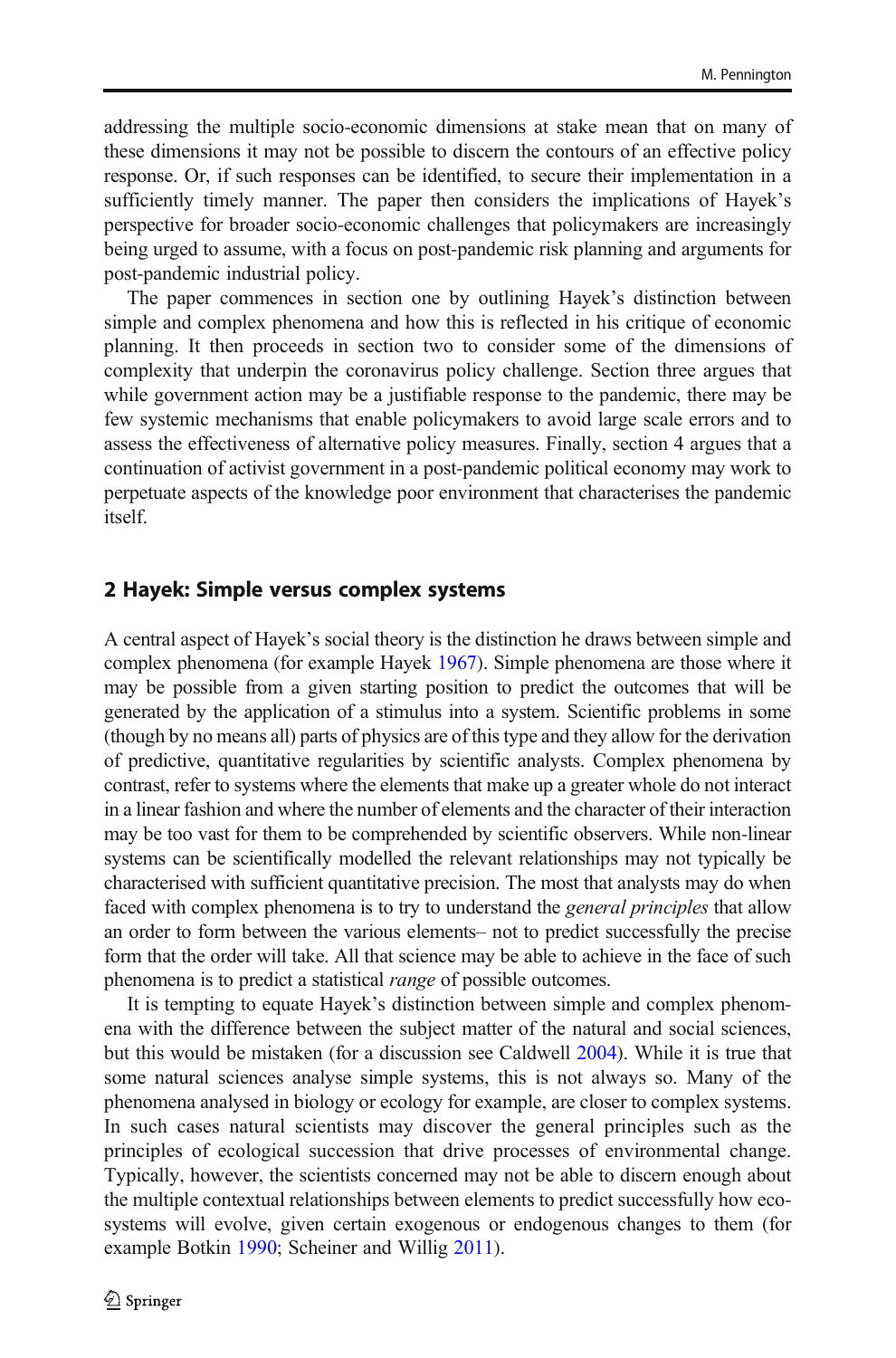Turning to the socio-economic world, the challenge of scientific understanding relates to *even more complex systems*. Knowledge of all the varied and changing economic and cultural conditions that confront multitudes of people may not be comprehended by any social scientist or group of such scientists. Away from very basic forms of human society where the rhythms and routines of people might be observed and predicted with some accuracy by external observers – in more complex social orders the most that social science may achieve is an understanding of the general principles of human interaction and the broad patterns they produce. What may not be predicted successfully are specific responses to specific events. Economists may for example understand that if a good becomes scarcer in a market, various changes such as a rise in price and the search for new supplies or substitutes may be expected. They may not, however, predict successfully (other than by chance) what the specific responses will entail and the balance between the respective forces set in train (for a recent argument see Kay and King [2020\)](#page-17-0).

Moreover, it may not even be possible to specify the range of likely responses because unlike the natural world the 'human elements' making up the social ecology are *creative* actors. On a Hayekian view, it is for this reason that the modelling of social interaction in terms of the predicted behaviour of statistically 'representative agents' that characterises contemporary neo-classical economics is of questionable value – for it is entrepreneurial *outliers* that drive processes of social change. While there may be 'orderliness' in society this does not equate to some static or fixed equilibrium state where change can only be accounted for through 'exogenous shocks' to an otherwise stable system. Rather, social interaction should be understood as process of *ceaseless* and sometimes turbulent change brought about by the generation of new ideas, processes, and ways of doing things (for example, Wagner [2020](#page-17-0)). This stance does not imply rejecting statistical modelling as a possible way to inform the day to day plans of individuals and organisations. Since future decisions grow incrementally out of past decisions there are *some* regularities that people can rely on to navigate their way in the world – though even here expectations will often be disappointed. Longer term econometric forecasting may however be of little use because the building of reliable econometric models requires knowledge of the factors that will shape the future in advance of their emergence (Parker and Stacey [1994:](#page-17-0) 76–77).

#### 2.1 Directive intelligence versus rules and decentralised feedback

The key point that Hayek takes from the distinction between simple and complex systems is that whereas the former can be subject to planning and control by a 'directive intelligence' the latter *cannot* be subject to such control owing to the overwhelming 'knowledge problem' that would face such an intelligence. Whatever objectives people may have, whether pertaining to health, economic growth, environmental protection, or some combination of these, will to a large extent have to be achieved via *indirect* mechanisms. Unless people choose a dramatically simpler form of social existence that might be more amenable to direction and control, then intelligent policy can only hope to find rules that allow for the many agents that make up complex social systems to adapt to the actions of others *without* having to know all of the factors that drive them. The mechanisms and rules that work most effectively in this regard will be those that provide relatively clear feedback to the agents and agencies concerned and enable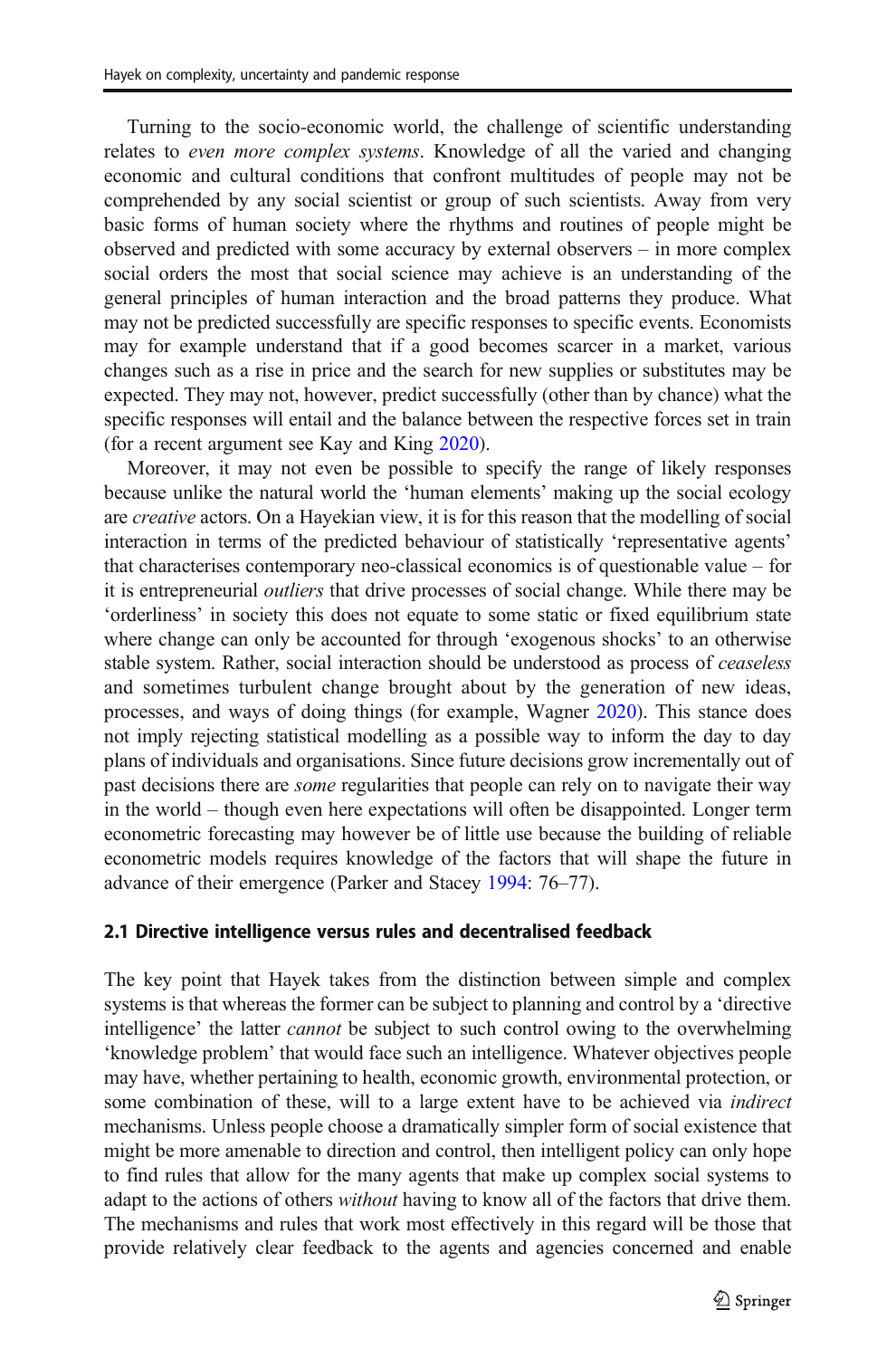relatively speedy adaptation to changing information about success and failure in reading situations at the local level.

In brief, this analysis underlies Hayek's case for a market economy based on rules of private property and contract, over a planned or centrally managed economy. A market economy should be understood as a complex adaptive system where property rights and freedom of contract provide rules that enable an intricate ecology of dispersed individuals and organisations to experiment in responding to their own circumstances and for the results of these experiments to be communicated to neighbouring actors via profit and loss accounting and market price signals. The resultant 'order' is an 'emergent' property of the constant interaction between the various elements in a context where no 'directive intelligence' could be aware of all the possible and continually changing margins for adjustment.

Contrary to some critical readings of Hayek's ideas (for example, Grossman and Stiglitz [1980](#page-17-0)), there is no suggestion that the relevant order in markets occurs instantaneously or that adaptations made are 'perfect'. Rather, Hayek's claim is a *comparative* one that market economies facilitate *more* learning and adjustment than would likely arise in a centrally managed alternative. Neither is there any suggestion that prices communicate all necessary knowledge. Hayek's argument is the more modest one that market prices communicate in an indirect way *more* knowledge than would be possible without them. Price signals will always operate in a 'noisy' environment and given uncertainty about future states of the world entrepreneurs must try to understand whether shifts in prices reflect longer or shorter-term social trends and what the possible causes of these might be. Part of Hayek's case for the market economy is that competition operates as a discovery procedure where different social constructions of what prices mean, are tested against one another and the relative strength of these subjective readings revealed through the account of profit and loss (for example, Hayek [1948;](#page-17-0) Hayek [1978a,](#page-17-0) [b\)](#page-17-0). Prices on this view are not 'given data' which are presented in their totality to actors. Rather they present themselves as overlapping 'bits' of data that both affect and are affected by a process of social contestation and interaction where widely dispersed interpretations of economic possibilities continually tussle with one another. Outside of such a rivalrous process the capacity to reveal the opportunity costs of alternative courses of action would be confined to the very limited imagination of a 'directive intelligence' or 'social planner'.

It should be noted that none of these arguments are undermined by technological innovations such as for example the development of artificial intelligence or 'big data' gathering techniques which it is often suggested might allow for the replacement of market processes (for example Cottrell and Cockshott [1993](#page-17-0); Phillips and Rozworski [2019](#page-17-0) – for a critique see Hodgson [1998](#page-17-0)). On the one hand, these innovations increase the scope for decentralised agents -whether individuals, firms, or voluntary organisations, to increase the complexity of their own decision-making. This means that no matter how sophisticated the relevant technology becomes the complexity of the social system at the 'meta-level' will be higher than the cognitive capacities of any 'directive intelligence'. Similarly, no matter how much data collection is facilitated by technology it will remain the case that the data at issue will not 'speak for themselves'. Even if big data were to allow for a *retrodictive* understanding of the causes of socio-economic events this understanding will arrive 'too late' to act as a guide to effective decisionmaking. Moreover, to the extent that it provides an understanding of the past different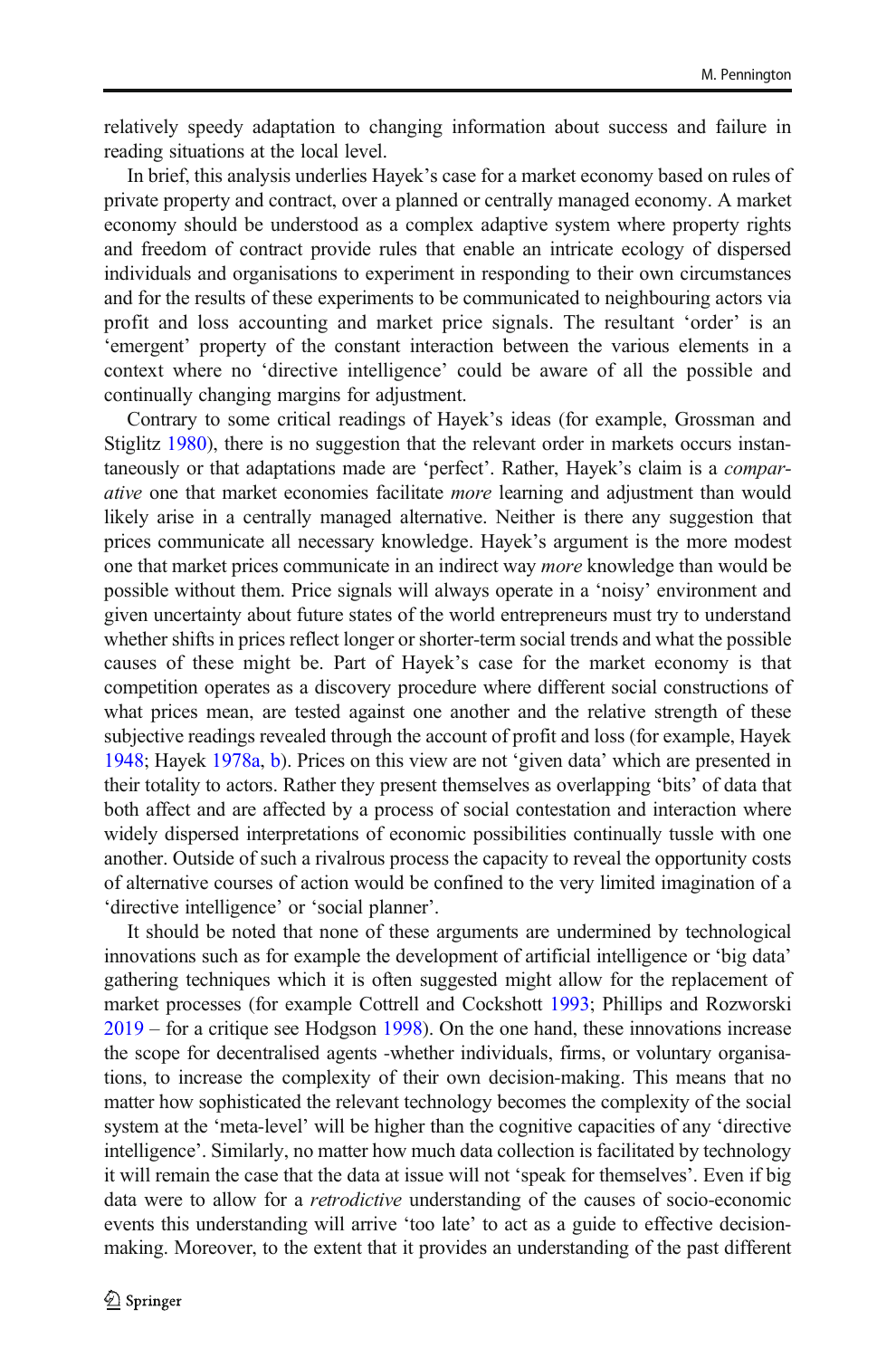people will interpret the *future* implications of the relevant data in different ways. On a Hayekian view, readings of data are no more than social constructions so the importance of competition in testing these different constructions against alternative readings remains paramount. Absent competition there is likely to be an increased risk of large scale decision failure where should those empowered to make decisions err in their choices then the effects are likely to be felt across the whole of society, rather than being confined to a relatively smaller portion of the community in question.

# 3 The coronavirus pandemic as a complex problem

While the foregoing arguments are theoretical in nature, they are also empirically grounded claims that help to explain, *at least in a qualitative sense*, the superior performance of economies that rely on market processes relative to those that try to suppress them. Though Hayek develops a powerful case for the importance of market processes however, his perspective *does not* imply that there are market solutions to *all* socio-economic problems. In works such as *The Road to Serfdom* [\(1944](#page-17-0)) and *The Constitution of Liberty* [\(1960](#page-17-0)) Hayek sets out an extensive range of government measures where public goods style challenges arise. Dealing with infectious diseases such as the new coronavirus where these dynamics may be especially prevalent, may thus be a justifiable form of government action. Nonetheless, understanding and evaluating any such action will require proper appreciation of the levels of complexity in play and whether there are effective feedback mechanisms available to policymakers to cope with the uncertainties at hand. On a Hayekian view, the task is to find institutional configurations that allow for experimentation and feedback that is somewhat analogous to that provided by markets. With this challenge in mind this section sets out some of the complexities that may confront policymakers facing the coronavirus pandemic. The subsequent section turns to the existence or otherwise of mechanisms analogous to those in market processes that may enable decision-makers to avoid large scale errors and to learn from other decision-making nodes.

As with other pandemics, a first layer of complexity that policymakers must contend with in addressing the new coronavirus concerns the epidemiology of the virus itself. Epidemiological problems although involving natural science phenomena are not of the simple 'physics' type. While epidemiologists may discern the principles that govern how a virus spreads and perhaps simulate a range of possible outcomes –the precise manner of spread through a population will depend on a host of context specific variables that may not be accessible to the scientists or experts concerned. This challenge is seen most clearly perhaps in the problem of modelling the spread of the pandemic and the sometimes very different projections of the size and shape of the peak of the disease (for a discussion of this see Ormerod [2020](#page-17-0)). Will the pandemic peter out of its own accord without first having to affect a large percentage of the population? At what level of spread might 'herd immunity' be achieved? How is the spread of the virus affected by weather and geography? Will there be a second wave of infections? And will the virus mutate into a weaker or stronger form? Uncertainties surrounding answers to these and other such questions mean that modelling and data analysis will involve a good deal of subjective interpretation and scope for significant error.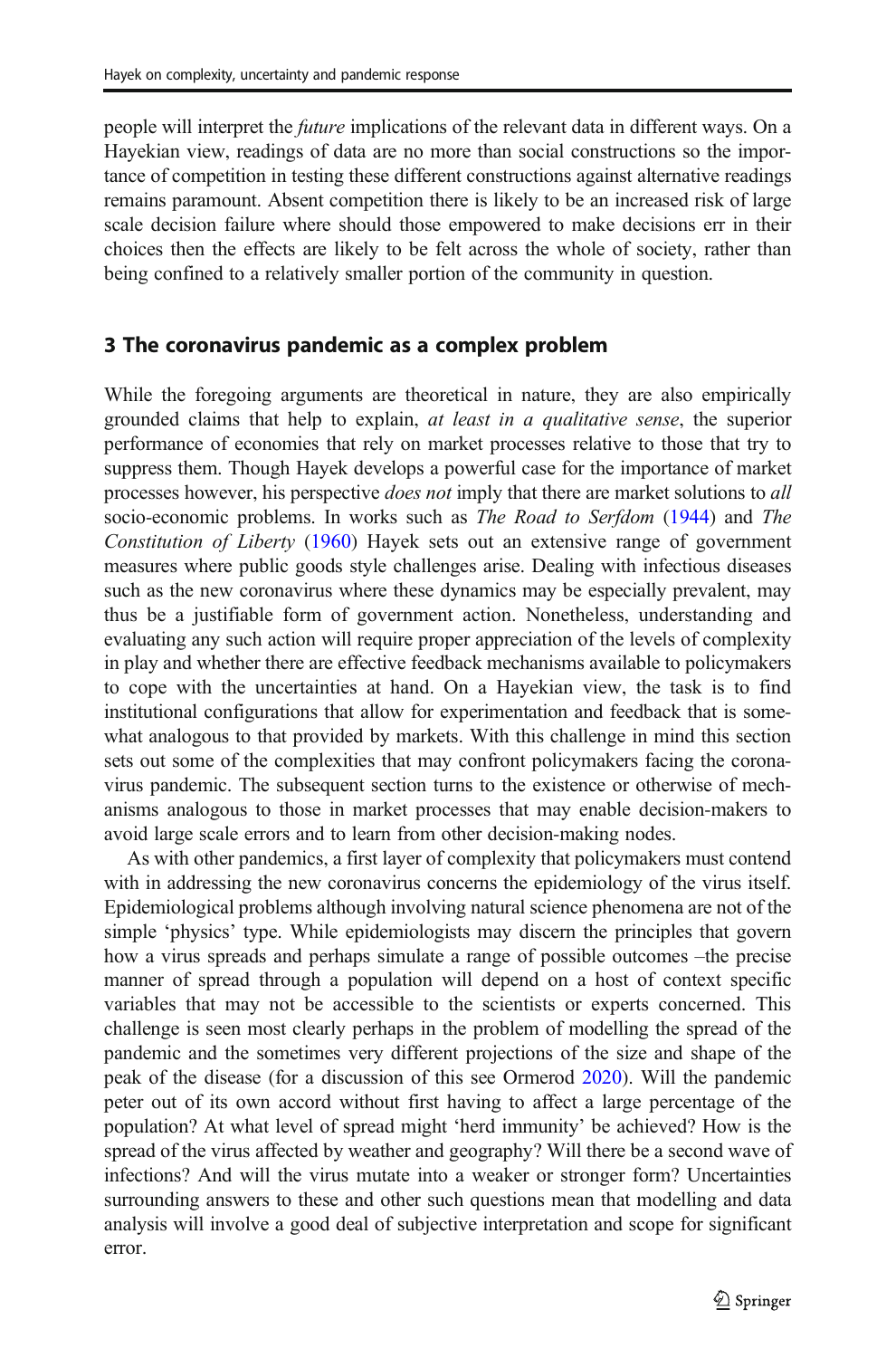An additional layer of complexity arises because the virus which is itself a complex phenomenon is interacting with a further complex phenomenon represented by the various political, economic, cultural and institutional arrangements across the world that might affect the manner of spread. As Ormerod [\(2020](#page-17-0)) notes, one of the key limitations of epidemiological models is that their projections often fail to account for human behaviour and changes in that behaviour – including those induced by public policy. There is, for example, considerable uncertainty about how the new coronavirus will respond to various public policy interventions. It is unclear how 'lockdown' policies might affect the size of a possible second wave of transmission. On one scenario lockdowns might be essential to reducing the spread of the disease to the point where infections in any 'second wave' could be more easily managed and controlled. On the other hand, however, it could be that the success of lockdowns in limiting the spread of a first wave of the virus will only contribute to a much larger and potentially uncontrollable second wave of infections owing to the limited extent of herd immunity arising from the lockdown measures.

Still further complexity is injected into the policy conundrum by uncertainties about how different populations with different social attitudes, time horizons and belief systems may respond to the various policy measures that are adopted, or to news about developments that are affecting the spread of the virus. Within this context, there is a distinct possibility for 'Lucas effects' to arise. In macro-economic analysis these refer to situations where public policy measures might be counteracted by shifts in behaviour which are a response to the measures concerned (for example, Lucas [1976](#page-17-0)). If for example policymakers seek to raise inflation in the hope of lowering unemployment, then this may lead to a shift in employers inflation expectations which may lead them to *decrease* employment. Macro-economic models if they are to be useful to policymakers need, therefore, to factor in how changes in policy might change the expectations and behaviour of the agents on which the policy is supposed to act. In the specific context of pandemic response it is possible that if people come to believe that a vaccine is imminent or that herd immunity is close to being achieved they may start to behave in ways – such as abandoning social distancing measures – that make the immediate problem worse. On a Hayekian view, however, there is a significant 'knowledge problem' for policymakers in understanding *how* expectations will be changed by the pattern of events or by policy interventions – and this problem is especially severe in a context of heterogenous individuals with divergent ideas whose actions cannot be reduced to those of a 'representative agent'.

The complexities discussed thus far raise significant challenges for policymakers even if they concern themselves solely with managing the health effects of the virus. To approach pandemic response in such a way would be to see it as primarily a 'technological problem' – where the task at hand is to allocate resources to achieve a singular 'technical' end. Pandemic response, however, is not best understood as a narrowly technical exercise but as an 'economic problem' which involves allocating resources between multiple competing ends. In the context of health objectives there are complex and uncertain trade-offs to be made between the possible reduction of deaths from the coronavirus that might follow lock-down measures and the possible increased deaths arising from illnesses that might go undiagnosed or untreated because of such measures. Away from the problem of trying to trade off deaths from these different sources, there are also costs to be considered pertaining to the possible deterioration in people's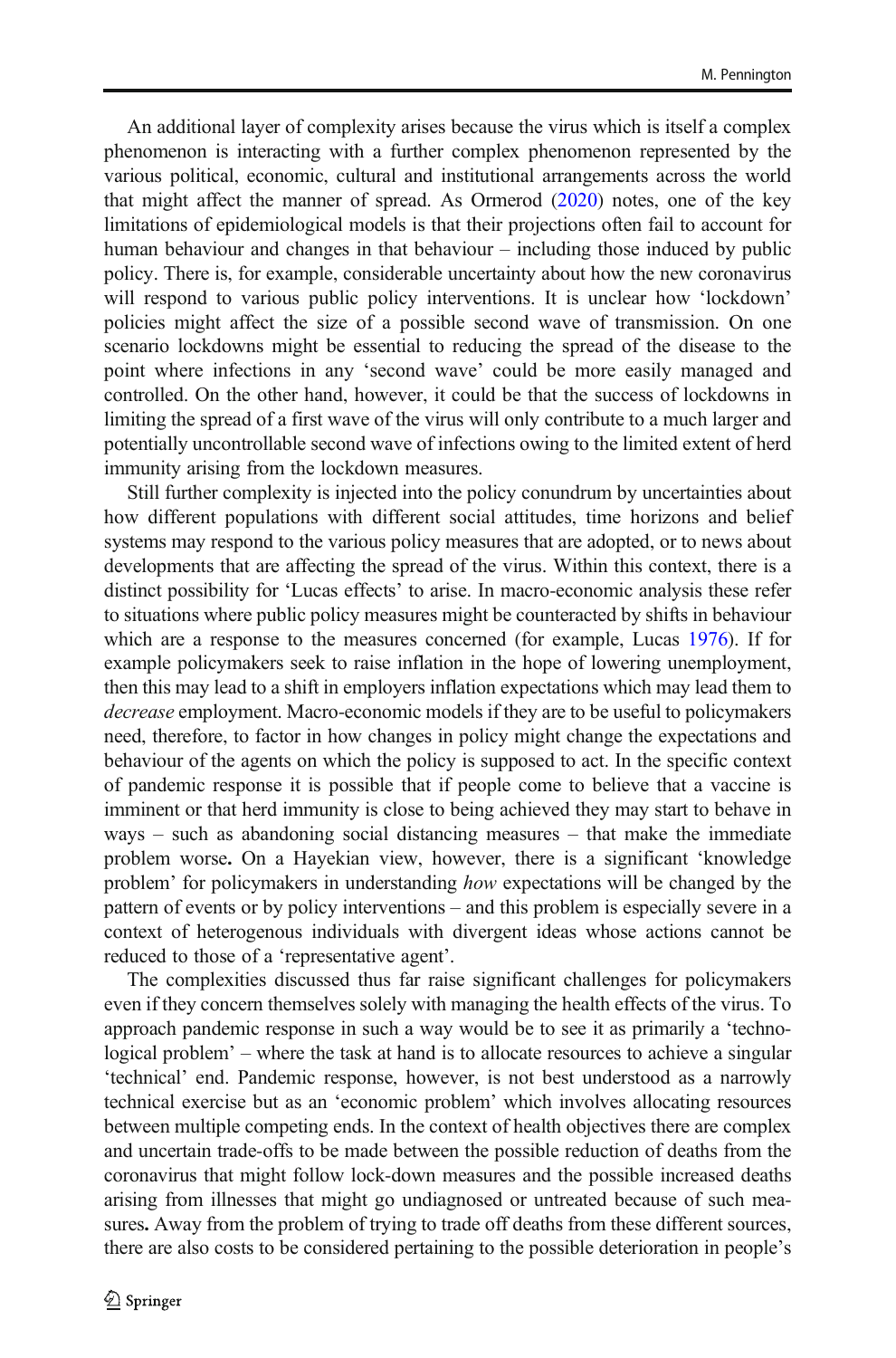mental health as well as to possibilities such as increases in domestic violence that may also accompany prolonged periods of confinement and social isolation.

Turning away from these health-related trade-offs to broader socio-economic questions there is great uncertainty over the extent to which the socio-economic damage that may have been inflicted by a less controlled spread of the virus is matched or outweighed by the scale of the socio-economic costs associated with the measures being taken to contain it. Part of this challenge can be understood as arising from tradeoffs between different sources of what Higgs [\(1997](#page-17-0)) refers to as 'regime uncertainty'. On a Hayekian view, one of the primary functions of social institutions such as private property rights and contract law is to provide a measure of certainty to decision-makers in an otherwise highly complex and uncertain world. Agents operating in a market economy cannot be sure that their *ex ante* assessment of a decision situation will be confirmed *ex post* – but secure property rights do provide some degree of certainty that agents can retain the profits from decisions that turn out well and face the costs of those that turn out badly. Regime uncertainty however arises precisely in contexts where the basis of social rules such as security of property *itself* becomes subject to uncertainty.

In the context of pandemics regime uncertainty could arise from the failure of political authorities to act. An uncontrolled pandemic might lead to social dislocation and a break down in respect for the social norms and institutions – such as respect for property – that provide much of the glue sustaining social life. On the other hand, however, regime uncertainty might also arise from badly judged public policy interventions. There is a danger that political authorities may intervene in market relationships in unpredictable ways to a point that this destroys the confidence of people in the impartiality of the law. Consider in this context the worker 'furlough schemes' that have been introduced in parts of Europe and the United States. These schemes pay out a large proportion of the wage bill for employers in businesses that have been closed by lockdown policies. In a context where public health measures have effectively 'paused' the economic system there is a strong case for schemes of this kind. There is however also a danger that political pressures could be brought to bear on policymakers in ways that introduce significant arbitrariness in the operation of the schemes. The problem here is that any evidence of political favouritism may reduce the long term confidence of investors who in addition to navigating the inevitable uncertainties of business life may also fear having to anticipate potentially arbitrary interventions that favour some sectors over others. A different though related set of issues arise with the introduction of measures such as contact tracing schemes where there are concerns that personal data initially used to track those infected with the coronavirus might be used by political authorities as sources of information to be used against their opponents.

Away from these issues of regime uncertainty there are wider and equally complex challenges arising from attempts to manage the macro-economic consequences of the pandemic and the policies to control it. Returning to the case of employment 'furloughs', while government spending may be necessary to support workers and employers in the immediate term there is also a danger that schemes of this kind may cause lasting economic damage if they are maintained for too long. If the effect of lock-down policies is to induce longer term changes in behaviour which may persist after the pandemic has passed – such as a greater reliance on home working, reduced demand for office space or increasing popularity for online delivery in fields such as education then these changes may imply the need for significant economic restructuring and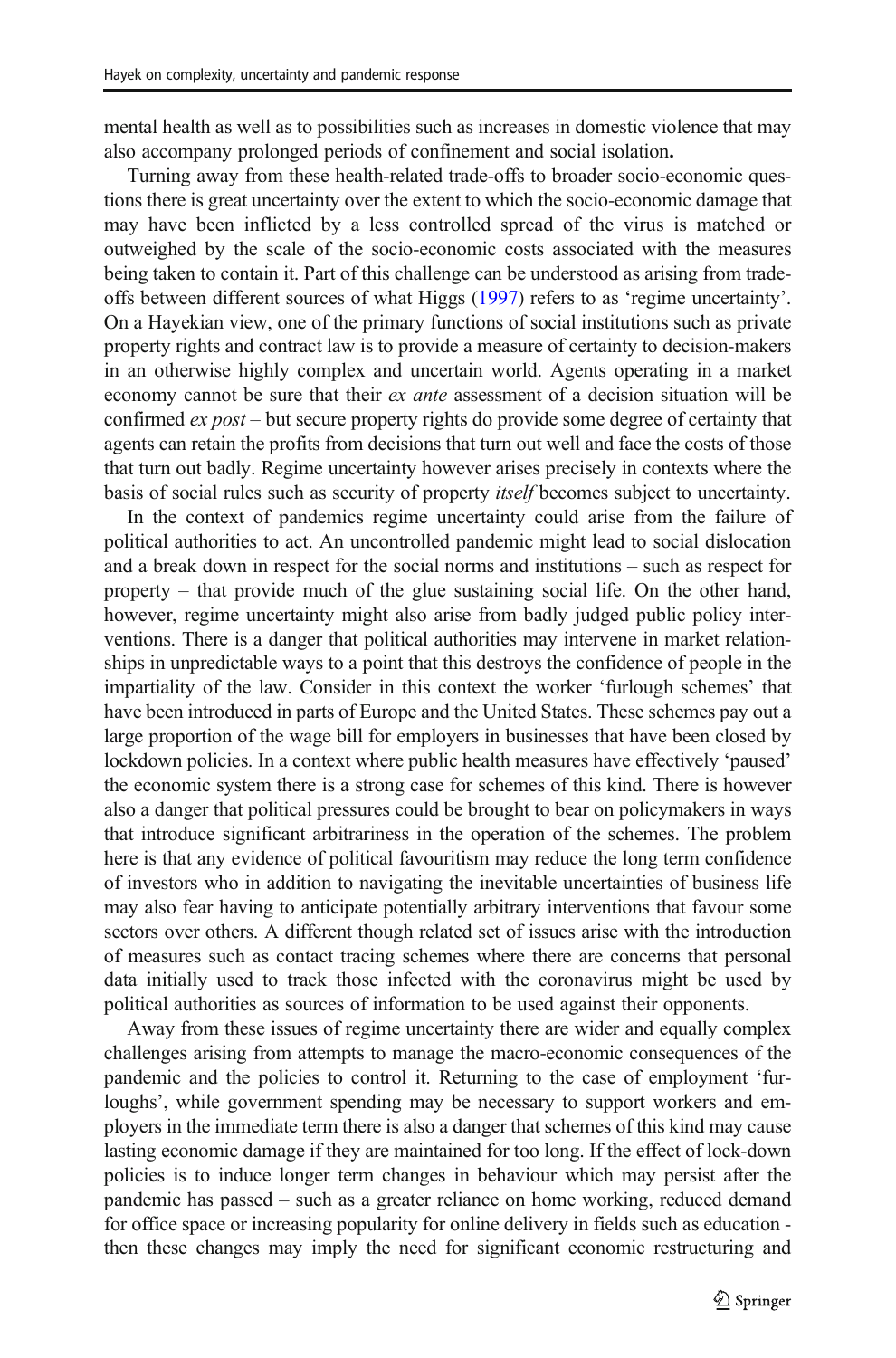reallocations of labour and capital which an overly long furlough period would delay. Such changes cannot occur instantaneously but must occur *over time* as entrepreneurs try to discover which combinations of labour and capital are best suited to the new circumstances – and while this process unfolds there will inevitably be 'unused capacity' as a proportion of labour and capital will be left unemployed or 'idle'. In these circumstances, Keynesian inspired 'stimulus packages' and macro-economic interventions that seek to 'close the output gap' and to preserve the *pre-pandemic* pattern of employment by maintaining 'aggregate demand', are subject to the concerns raised by the Hayekian critique of such measures in the context of financial or other economic crises (for a recent statement of these see White [2014](#page-17-0)). More specifically, a focus on aggregate demand may obscure underlying shifts in the structure and distribution of demand across different sectors and hence the need for relative price adjustments to signal the need for changes in the structure of production. Large scale public spending programmes that are not themselves subject to profit and loss signals risk delaying the necessary adjustments and indeed may lead to malinvestments. Judging the timing for withdrawing furlough measures or macro-economic stimulus policies that seek to preserve pre-pandemic employment patterns will therefore be subject to a high level of both economic and political uncertainty and modelling efforts to time these decisions and their likely effects will involve a high degree of subjectivity and potential for significant error.

# 4 Complexity and pandemic response: Avoiding systemic error and the scope for policy learning

On a Hayekian view, understanding society as a set of ordered though dynamic relationships rather than a static equilibrium means that justifying public policy responses to the complex dilemmas set out in the previous section *does not* require that these responses will be 'optimal' - precisely because the uncertainties and complexities at hand may preclude the identification of 'optimal solutions.' Given the character of pandemics as public health problems involving potentially significant externalities, market solutions and those based on voluntary associations may not be viable<sup>1</sup> so there are strong grounds for endorsing some form of public policy response (for example, Ramanan and Malani [2011\)](#page-17-0). Nonetheless, the question that Hayek's perspective might ask is whether there are any *systemic* mechanisms that may enable policy-makers to avoid large scale decision-making errors and to identify and act upon knowledge of *relatively* 'better' or 'worse' responses.

# 4.1 Avoiding Systemic Error

Turning first to the question of avoiding large scale error, it is important to recognise that as Lindblom and other analysts of public administration have shown, states are *not*

<sup>&</sup>lt;sup>1</sup> This does not mean that markets should be curtailed in those sectors which have not been shut down by the various emergency measures adopted by governments. On a Hayekian view there is, for example, good reason to believe that the introduction of price controls when concerns about impending shortages arising from government measures are at their height should be avoided – since such controls stifle the market signalling of which goods are becoming more or less scarce.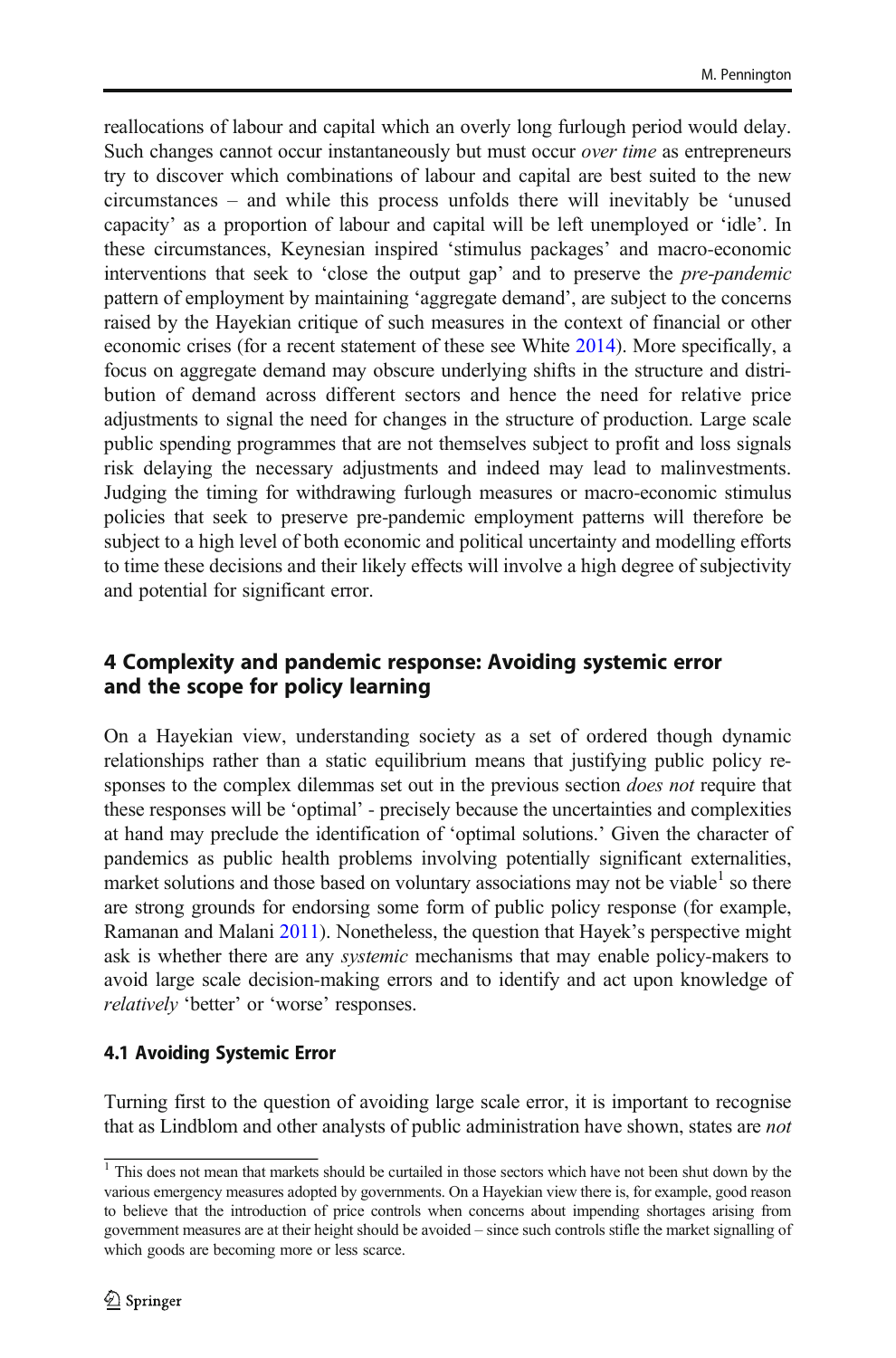unitary hierarchies operating with a singular 'directive intelligence', but are better understood as networked structures where many different organisational 'brains' are linked together through bargaining and mutual adjustment (Lindblom [1965](#page-17-0), [1979\)](#page-17-0). Unlike most market settings however, these are networked arrangements where competition is limited and where particular organisational nodes, or coalitions of actors may exercise a *disproportionate or monopolistic* influence over the network, as a whole (Wagner [2016,](#page-17-0) [2020\)](#page-17-0). In the specific case of pandemic response public health bodies and economic agencies such as treasuries and central banks are 'big players' within the social ecology that owing to their size and/or unique powers, have the potential to inflict large scale errors on the wider polity (Koppl [2002\)](#page-17-0). It should be acknowledged here that expert epidemiological opinion and economic opinion over how to respond to the pandemic is *not* characterised by a consensus so in practice the decisions made by public health authorities, treasuries and politicians will reflect those of a *dominant coalition* in the jurisdictions concerned.

Within this context, an important institutional limitation on the scope for systemic error by 'big players' is that the world lacks an international administrative structure with the powers to enforce a 'global governance solution' to the pandemic. Relative to what might be the case under the existing more fractured and decentralised governance regime a global governance approach might increase the likelihood of a large scale health or economic disaster should those who control public health bodies, treasuries and central banks err in their choice of policy measures. Writing in the context of common pool resource management Elinor Ostrom makes a point that may be equally applicable to pandemic response.

"Where there is only a single governing authority, policy-makers have to experiment simultaneously with all the common pool resources within their jurisdiction with each policy change.... Thus an experiment that is based on erroneous data about one key structural variable or one false assumption about how actors will react can lead to a very large disaster.... The important point is that if systems are relatively separable, allocating responsibility for experimenting with rules will not avoid failure but will drastically reduce the probability of immense failures for an entire region (Ostrom [2006](#page-17-0): 284)."

The current pattern of pandemic response does not rely heavily on global 'bigplayers' or a 'single governing authority'. Rather, there is some level of decentralisation exercised largely through the powers of nation states and to a lesser extent *within* nation states where federal political systems are operative. It is perhaps significant in this regard that many countries started to introduce response measures, such as social distancing and travel restrictions, *before* international bodies such as the World Health Organisation made such recommendations, while others resisted implementing measures after the WHO declared a 'global pandemic'. Similarly, it may be significant that in federal political systems such as the United States, some jurisdictions introduced lockdown measures before such recommendations were made by the federal Centre for Disease Control – as did many private employers, while other states resisted these calls.<sup>2</sup>

<sup>&</sup>lt;sup>2</sup> The World Health Organisation declared a 'global pandemic' on March 10th. The United States introduced travel restrictions on China in late January. California was one of the first states to introduce 'lockdown' policies while South Dakota, for example, continually resisted these – on the latter see *The Guardian* [2020.](#page-17-0)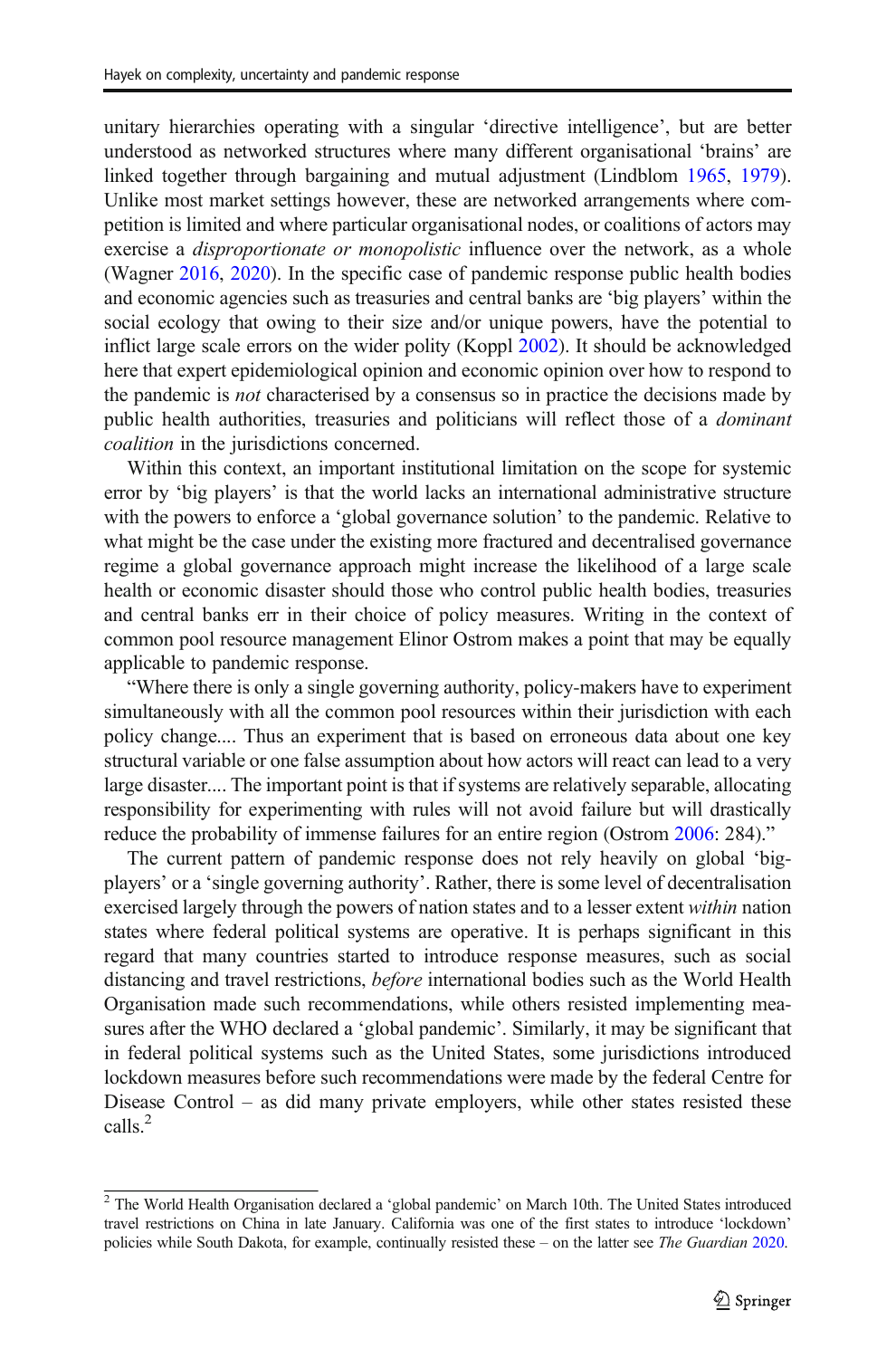Nonetheless, it needs to be emphasised that while the relatively decentralised structures of international and in some cases national governance may reduce the risk of large-scale policy failure, the powers exercised by public health and economic agencies *within* nation states are such that the scope for error by 'big players' remains considerable. The problem here is that there a few mechanisms that enable an effective balance to be struck between the need to reduce the high transactions costs that may be associated with an excessively decentralised response to the virus with the systemic risks associated with over-centralisation. As Coase ([1992\)](#page-16-0) points out, in market economies under normal circumstances the balance between centralisation and decentralisation is continually determined and re-determined through an ongoing process of competition embedded in profit and loss signals as firms of different sizes compete within one another and the process of mergers, demergers and new entrants unfolds. Similarly, Ostrom points to the importance of institutional diversity in addressing problems of scale where the existence of competing and overlapping decision centres whether private, communal or public allow multiple comparisons between governance regimes and knowledge of relative successes and failures in the supply and management of public goods to be spread through an experimental process (for example, Ostrom [2006](#page-17-0)). This may be particularly important in the context of pandemic response because the management challenge at hand may not equate to a *singular* collective action problem. Rather it may be that the spread of the virus requires responses to a range of multiple and more localised collective action problems the structure of which will vary according to geography, population density and the cultural characteristics and beliefs of the populations concerned. Unfortunately, however, there may *not* be mechanisms to decipher what level of political and legislative decentralisation best matches these varying socio-environmental characteristics.

This is not to say that there is *no* scope for determining such a balance. Centralised trial and error and 'muddling through' by 'big-players' can lead to *some* changes in decision-making that reduce the scale of individual public decision failures. In both the United Kingdom and the United States for example, the initial failure of national public health agencies to involve private and voluntary sector agents in the roll out of coronavirus testing appears to have been a key factor behind what was initially a miniscule number of completed tests. Subsequent lobbying by private bodies and media commentary led to a reversal of this stance which was then followed by significant expansions in testing delivery (BBC News May 02, [2020\)](#page-16-0).

Pointing to the success of centralised trial and error in such examples, however, may only serve to illustrate the broader weaknesses of such an approach when faced with more complex, multi-dimensional challenges. In the example just given, the focus of trial and error learning was confined to a very narrow 'technical' end – i.e. how to increase the number of completed tests. Problems of this kind may be more amenable to a centralised learning process because there is scope for 'before and after' type observations to discern the effect of particular interventions. Learning of this kind may be much more problematic however, when the problems at hand are 'economic' in nature and involve many competing margins for adjustment that may only be revealed in a context where multiple governance models can coexist and where trial and error learning occurs in a more decentralised manner. With respect to broader matters of pandemic response therefore, such as the costs of decisions to lock down populations and businesses or to engage in economic policy measures to counteract the effects of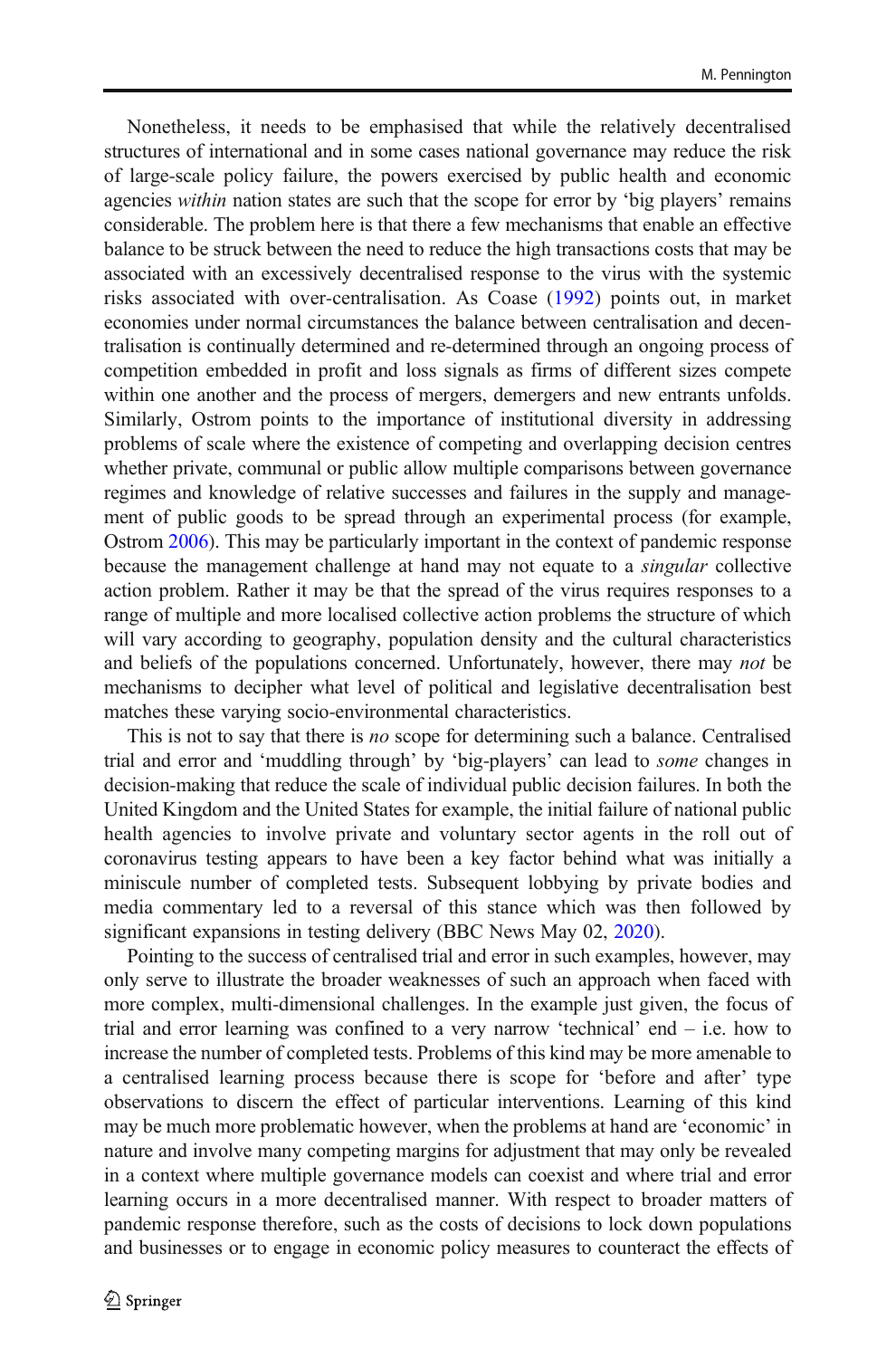such decisions, then the scope for institutional evolution may be very limited. Owing to the 'emergency' nature of the pandemic, to all intents and purposes the inhabitants of nations may be 'stuck' with whatever institutional configurations they have. This may be a significant problem, because institutional configurations that work well under 'normal' circumstances may not be well adapted for pandemic response and the scope to avoid potentially large-scale decision failures associated with these may thus be limited.

## 4.2 The scope for policy learning

While the avoidance of large-scale policy failure is an important institutional consideration, from a Hayekian view so too is the importance of generating counterfactuals to allow for policy-learning. As with the previous discussion this speaks to the value of a fractured governance regime based on nation states or varying degrees of federalism rather than a global governance approach. Just as central economic planning deprives consumers and producers of the information generated by competitive experimentation in a market, so a global governance approach would deprive decision-makers of any sense of the possible opportunity costs associated with different responses to the virus. On this understanding, it may be a virtue of the predominantly nation-centric approach that while many countries have chosen to pursue 'lockdown' measures, others such as Sweden have opted for a very different approach based on allowing a gradual spread of the virus through the population. The Swedish approach may not be the 'right one' but without its existence or others like it there would be no comparative base against which to evaluate the policy measures adopted elsewhere, and potentially to learn from these. Indeed, outside a context that allows for at least some level of decentralisation terms such as policy 'success' or 'failure' are meaningless. On a Hayekian view, one cannot judge policy responses against a vision of an 'idealised' policy that might be implemented by omniscient agents because in conditions of complexity and uncertainty knowledge of such an ideal is elusive. The success or failure of a policy can *only* be determined through a process of *endogenous comparison* – and this requires a framework that allows for the generation of such comparisons.

While the scope for counterfactuals generated by the fractured nature of international governance is important for policy learning, in the context of pandemic response it needs to be recognised that politicians and regulators in nation states and other levels of decisionmaking face a significant 'signal extraction problem' in deciphering what the results of various policy experiments may mean and whether any lessons can be applied elsewhere. As noted earlier, the prices, profits and losses generated in markets do not necessarily provide a transparent signal 'telling' decision-makers how to act. In market settings, however, the feedback received from consumer spending decisions on specific products is such that the profits/losses made relative to those of competitors, combined perhaps with knowledge from market research, provides a *relatively* clear signal that competitors should move in the direction of their rivals practices. Relative to this situation the 'noise' around the different outcomes arising from various approaches to managing the coronavirus may be much more pronounced. Thus, even if the Swedish model produces satisfactory results from a Swedish perspective it *does not* follow that the same results would or could be achieved with this model in countries such as the UK or France that have very different cultural traditions with which the policy would be interacting. Similarly, it is hard to judge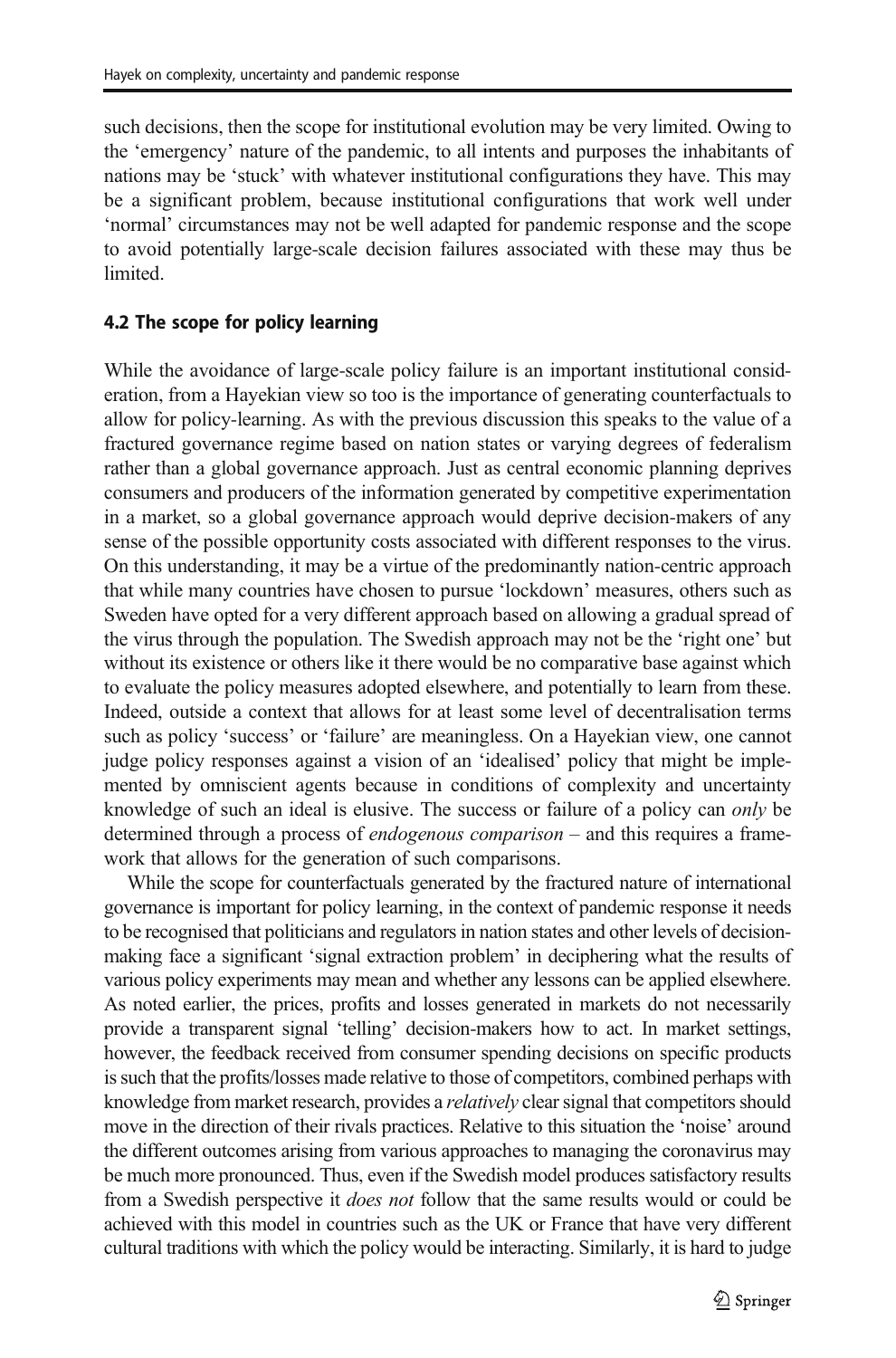whether the apparent success of countries such as Germany and Switzerland in having a death rate far lower than that found in the UK follows from the characteristics of the populations infected by the disease, other factors such as housing conditions or the nature of urban form in these countries or, whether the lower death rates reflect instead the superiority of health care systems that make much greater use of private providers and market forces.<sup>3</sup> If any of these factors are significant, then it is far from clear that any policy lesson from the pandemic could be implemented with sufficient speed, or indeed whether it could be implemented at all.

The difficulty of interpreting policy results highlighted above is compounded by the question of what an appropriate time frame might be in which to make a comparative evaluation of the health and socio-economic effects of alternative policy measures. Will countries that look to be performing relatively well with respect to death rates look to have chosen effective responses if a second and possibly larger wave of the virus arrives in the autumn/winter when the prevalence of some level of herd immunity might be desirable? With respect to economic evaluation, will countries that have adopted measures that have in the short term succeeded in reducing the spread of the virus by massively curtailing economic activity be able to sustain such measures if the virus remains a public health hazard over a number of years? Given the complications that time frames introduce into the analysis it is hard to see how any policy lessons if they can be detected might be adopted with sufficient speed. Moreover, it should be noted here that any short to medium term evaluations may change radically depending on whether an effective vaccine is found. Lockdown measures that may have saved lives at great economic cost might still look to have been the best available response should a vaccine be developed relatively speedily. If a vaccine is not forthcoming, however, then those responses or non-responses that have not involved large scale economic contraction may turn out to be the most effective with respect to health and socio-economic objectives.

Finally, it should be emphasised that while the possible arrival of a vaccine may be affected by investments made by public and private agents, no matter how much private or public money is spent in this regard the discovery of a vaccine will to a significant degree lie beyond *any* authorities control.

#### 4.3 Pandemic response as muddling through

The conclusion that would seem to follow from this analysis is that the scope for both error avoidance and policy learning in the context of pandemic response is heavily constrained. The rationalistic models depicted in many public health and welfare economics accounts that conceptualise policy as a process wherein policymakers list the possible options they face, evaluate the options, and then select the option that generates the highest value are entirely inappropriate to this and indeed most other forms of government decision-making.

<sup>&</sup>lt;sup>3</sup> As of late May 2020, the increase in the total number of recorded deaths per million in the United Kingdom since the onset of the pandemic was several multiples of those recorded in Germany and Switzerland – see *Financial Times*, May 28th, [2020.](#page-17-0) The latter countries have health care models which combine private and social insurance with a preponderance of competitive private delivery. The UK health care system by contrast is a publicly funded model with a near public monopoly on the supply and delivery of health care services.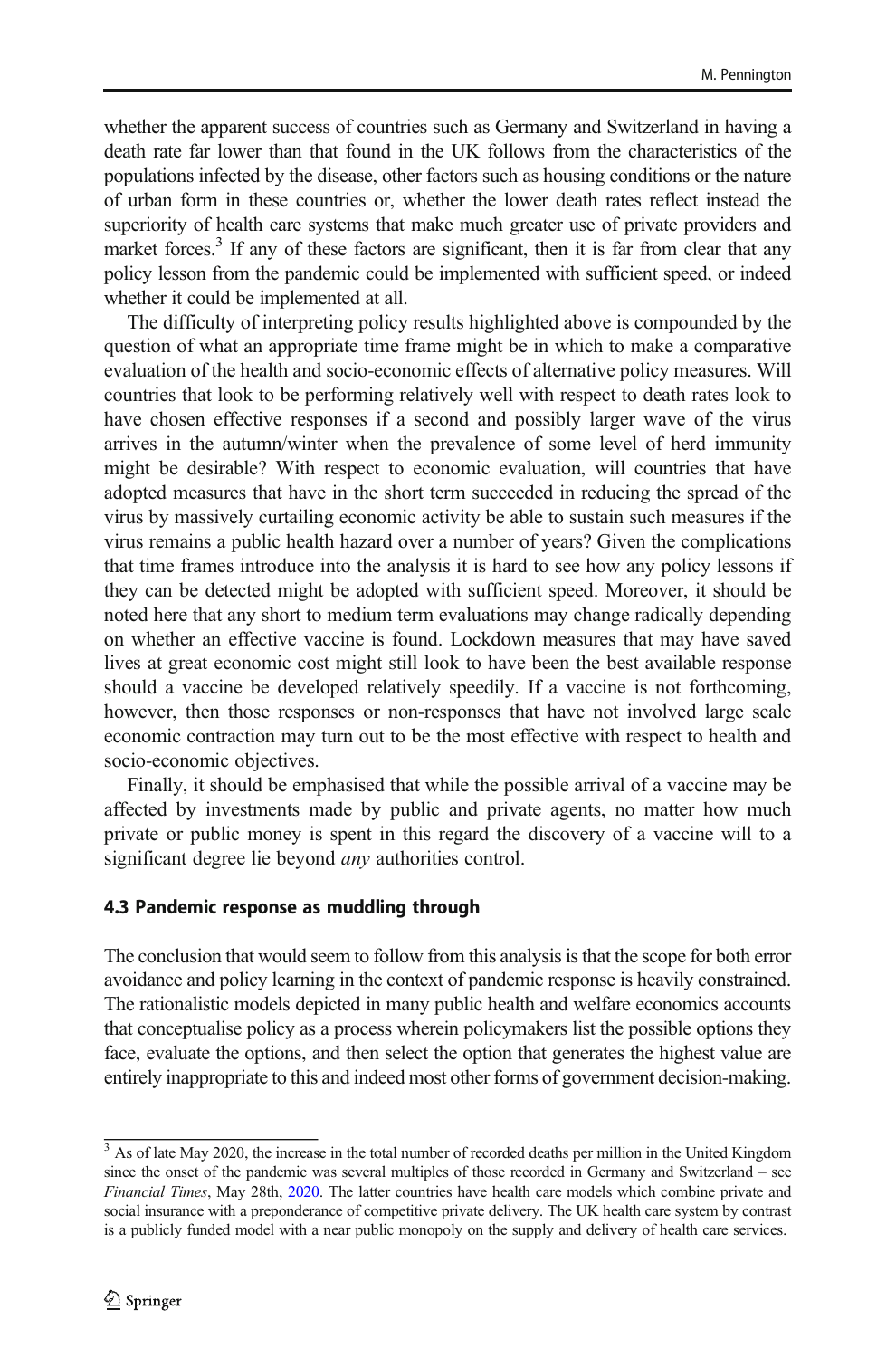In the specific case of pandemic response, the level of complexity and uncertainty may be so great that it is not possible for such calculations to be made. The data that would be needed to calculate in this manner either do not exist – at least not in 'concentrated or integrated form' (Hayek [1945](#page-17-0): 520) and, to the extent that there are institutional procedures that help to generate and communicate relevant data the relations between cause and effect and the micro-level connections that underlie such data are opaque. Much of the response will therefore be based on centralised guesswork by 'big players' and while there may be no alternative other than for policymakers to rely on subjective interpretations of epidemiological and economic models to guide their decisions, these are fraught with the possibility of large scale error.

Now of course, scientific understanding in both the natural and social world is always highly imperfect and as new data emerge this may enable an evaluation of which models were more accurate in an *ex post* sense. The Hayekian perspective presented here is not incompatible with this stance but it emphasises that should it be possible to explain retrospectively which policy responses have been more or less efficacious this will not necessarily inform policy-makers whether the same responses would work for a future such event. Beyond perhaps some very basic and general lessons such as the importance of maintaining adaptable/flexible health care systems (which are desirable at all times), some (though not all) social distancing measures, and perhaps the wearing of face coverings it may be hard to discern what lessons should be learned from the current episode. This does not necessarily undermine the case for a public policy response – though neither does it imply that voluntary measures are obviously inferior - but at the very least it suggests that expectations for publicly organised pandemic response should be modest. Though it is not a conclusion that many citizens, politicians or social scientists may feel comfortable in accepting, the Hayekian perspective suggests that policymakers may be operating in a fog of ignorance where insofar as tolerable responses are reached, these may to a large degree result from fortuitous accidents arising from a process of 'muddling through'.

# 5 Conclusion: Implications for a post-pandemic political economy

The analysis thus far has focussed on the challenge of discerning appropriate responses to the pandemic, but the Hayekian perspective also points to important considerations for the post-pandemic world. If historical experience of crises whether wars or natural disasters are any guide to the post-pandemic political economy, then this period seems likely to be characterised by increasing calls for more government activism and control (on this see Higgs [1987\)](#page-17-0). On the one hand, these calls may be driven by demands for preventive measures to avoid anything like the present crisis happening again. On the other hand, states that have assumed significant control over resource allocation during the pandemic may be reluctant to relinquish their powers and may be encouraged to retain them by those who envisage significantly expanding the role of government in the economy. The concluding part of this paper briefly sets out why these forces should be questioned.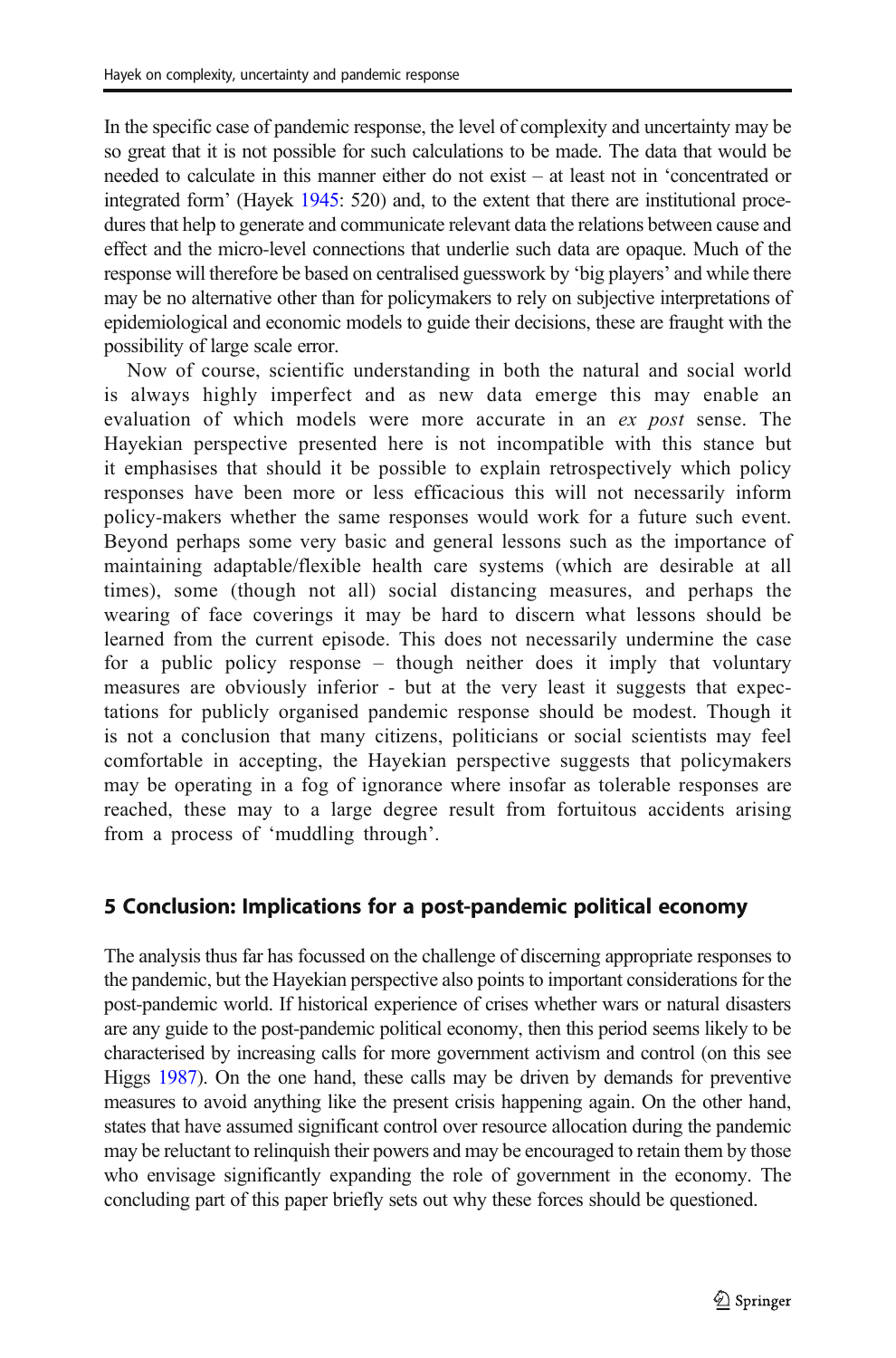#### 5.1 The conceit of post-pandemic risk planning

While it is understandable that citizens and politicians should seek to avoid a repeat of current events, the Hayekian perspective suggests that 'scientific management' of future risks is unlikely to be successful. That politicians and regulators were, prior to the current pandemic, overwhelmingly concerned with the threat of a 'climate emergency' and seem to have been taken aback by the new coronavirus, only serves to demonstrate that there is great uncertainty over which risks should be the focus of attention. Neither are such oversights confined to governmental actors – as recently as January this year a variety of corporate bodies representing major business interests at the World Economic Forum were also citing climate change as the most important global risk, with the threat of infectious diseases rating much lower in the scale of priorities (World Economic Forum [2020](#page-17-0)). To point out these oversights is *no*t of course, to say that climate change or other such risks should not be taken seriously. Rather, it is to highlight the problem of assigning weightings to these risks in conditions of radical uncertainty.

Looking to the future, it is not the case that precautionary measures should be taken against *all* possible catastrophes because the accumulated costs of responding to every such possibility may be as great, or greater than that of the catastrophes to be avoided (on this see for example, Martin and Pindyck [2015](#page-17-0)). It is, therefore, essential to choose from multiple conceivable disaster avoidance measures, which should be prioritised. Should the focus of risk avoidance be on the possibility of further pandemics, climate change, the threat of nuclear terrorism, or bioterrorism? The problem here is that many of the parameters relevant to discerning these probabilities and the possible interactions between them are simply unknown. This challenge is surely significant in the context of known threats, but it is compounded by the possibility of unknown, unknowns. In conditions of radical uncertainty, it is not merely that actors may not know which possibility from a given set will occur but that the set itself may be unbounded and hence unknowable (Knight [1921\)](#page-17-0).

None of the above should be taken to imply that all scenario planning and spending based on such planning to account for future risks should be discarded. There is a *limited*, prudential case for private and public funding of measures to guard against future pandemics or other threats such as climate change. What the Hayekian perspective suggests however, is that relatively little faith should be placed in these measures because given the nature of uncertainty, the next disaster to strike may well be one that has yet to be conceived. In the final analysis, 'what cannot be known, cannot be planned for' (Hayek [1988](#page-17-0)) so there are grounds to be wary of granting authority to political agencies that justify their assumption of new powers on the basis of highly uncertain and perhaps unknowable likelihoods of future risks. Moreover, insofar as authority is granted to public bodies rather than for example leaving these decisions to private insurance markets, then an important implication from the Hayekian analysis is that this authority should be fractured and should where possible avoid reliance on global governance schemes. Should the wrong risks be chosen by big players in a global governance structure then the negative consequences will be felt globally. In a more fractured regime on the other hand, unless all decision-making units perceive risks in the same way then the greater heterogeneity of decisions, may reduce though it may not eliminate, the possibility of system-wide failures of risk management.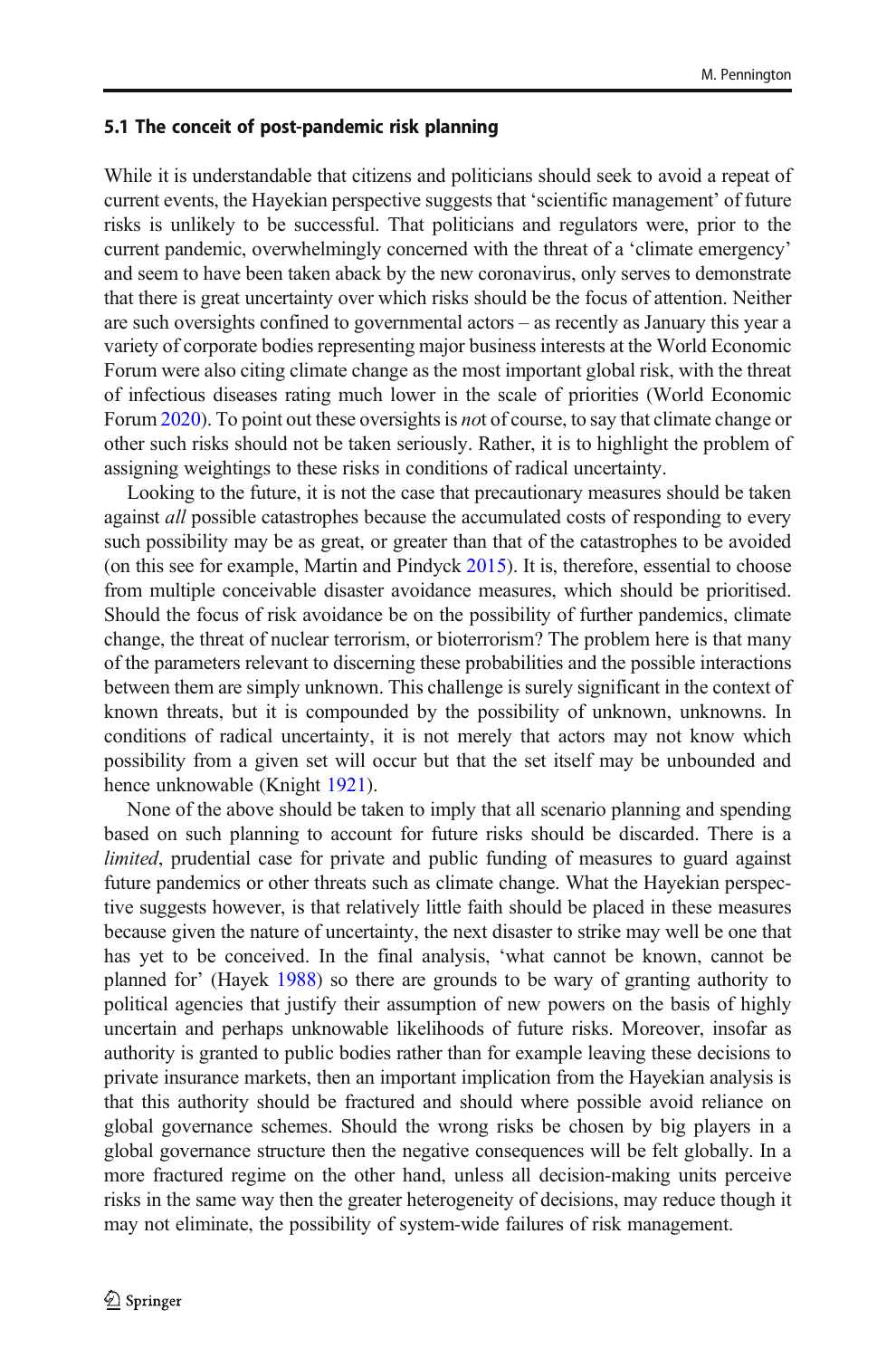#### 5.2 Growth, resilience, and the conceit of the transformational state

If there is reason to doubt the efficacy of centralised governance in strategic risk planning then the most effective and multipurpose 'insurance policy' that might account for the broadest range of future risks may be to sustain robust levels of economic growth. The resources generated by such growth may provide *resilience* against risks from *multiple* directions. In a context where states have recently assumed massive responsibilities for directing economic activity, however, many may argue that securing growth and the form it will take should be the responsibility of the state. There is a long line of thinking in the social democratic and progressive traditions, inspired by thinkers such as John Dewey [\(1927\)](#page-17-0) and John Maynard Keynes ([1931](#page-17-0)) and reflected more recently by Mariana Mazzucato [\(2013\)](#page-17-0), which suggests that crisis situations require bold and radical experimentation by state agencies. On this view, only the state has the capacity to engage in the 'transformational' measures that might be required to 'jolt' society out of crises events. Support for this worldview was evident prior to the current pandemic with the renewed enthusiasm across the political spectrum for various industrial policies, green 'new deals' and targeted protectionism, but post-pandemic these pressures may well grow in intensity (for example IIPP [2019](#page-17-0)).

On a Hayekian view, however, these trends should be resisted. One reason for this is the danger of injecting a further source of 'regime uncertainty' into what may already be unstable political economic environments. In responding to the pandemic governments across many parts of the world have already engaged in socio-economic interventions of unprecedented scale, and as noted earlier both the socio-economic effects of these interventions and of measures to unwind them are subject to significant uncertainty and scope for systemic error. These policies have also followed in the wake of the massive interventions in financial markets by monetary authorities in the 12 years since the crisis of 2008.<sup>4</sup> To embark on 'transformational' measures in such a context would be to generate an additional source of systemic risk and may further undermine the background foundations of competition and private contracting, in favour of a regime where discretionary political and bureaucratic power by 'big players' exercises a growing and unpredictable element in the calculations that private agents must make.

The second and related reason to resist any post-pandemic expansion in governmental power is that this may *recreate* the severe knowledge problems that politicians have faced in choosing how to respond to the pandemic *- on a near permanent basis.* Now, this is a bold conjecture, so it is important to be precise in specifying the content of the claim.

Part of the knowledge problem of pandemic response discussed in this paper is that the *emergency* nature of the situation severely limits the scope for policymakers to avoid large scale errors and to learn in a sufficiently timely manner. This is clearly *not* a characteristic that would be shared by measures such as industrial policies that can be implemented over a longer time scale and with greater scope for trial and error learning. Nonetheless, from a Hayekian perspective, the nature of this learning will be dominated by the 'muddling through' of 'big players' in a context that limits the generation of counterfactuals and which operates largely *without* guidance from competitive profit

<sup>&</sup>lt;sup>4</sup> For an argument that the crisis of 2008 may itself have reflected a systemic epistemic failure arising from excessive centralisation of financial regulation rather than arising primarily from 'market failures' see Friedman and Krauss [\(2011\)](#page-17-0).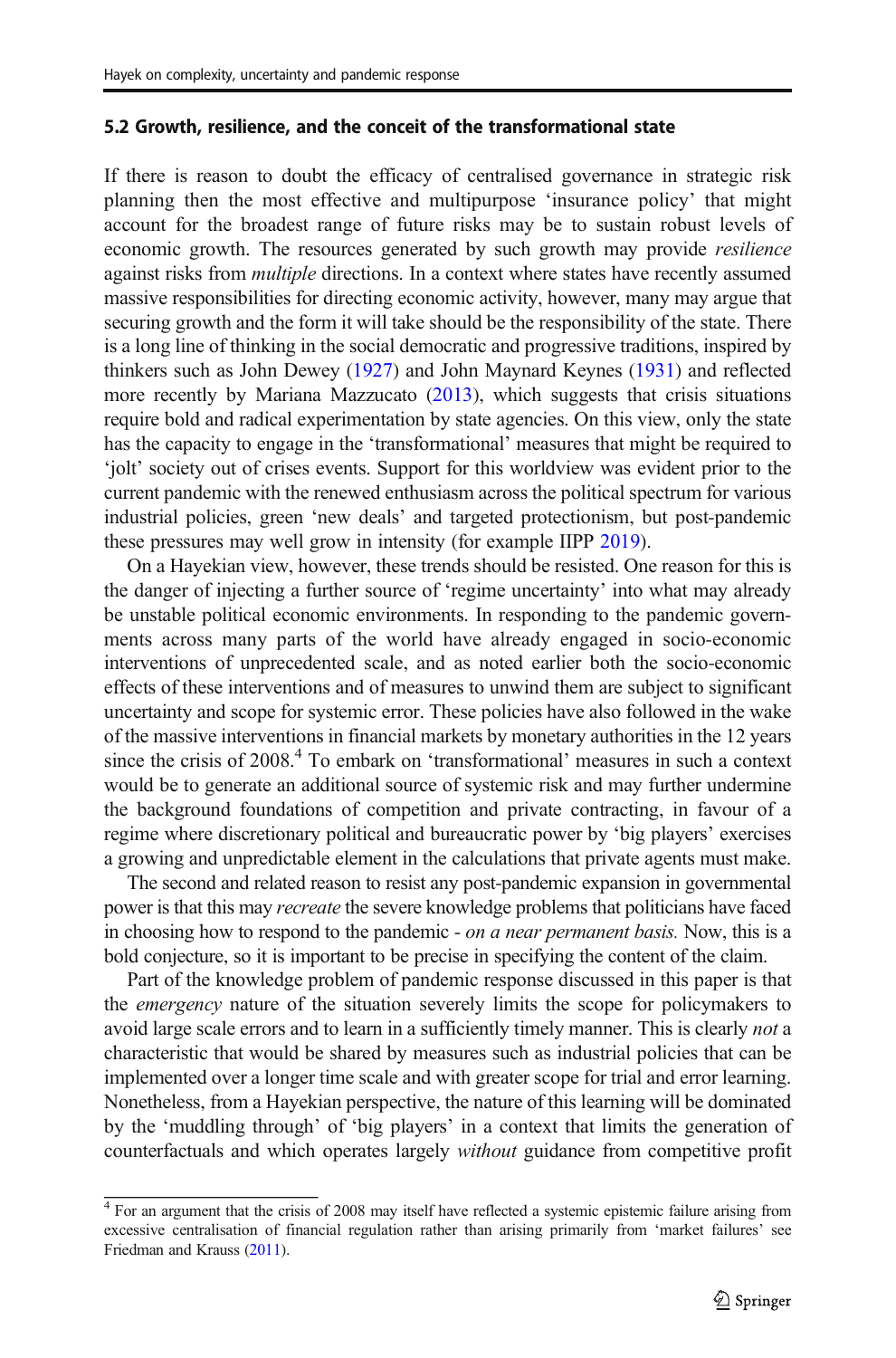and loss signals. It is in this respect that 'transformational' public policies may replicate the knowledge poor environment that characterises the setting of pandemic response.

Compared to the decentralised experimentation that takes place in competitive markets the type of experimentation involved in state-centred schemes of economic 'transformation' lacks a systemic mechanism to decipher relatively better from relatively worse decisions. It is the systemic discipline provided by competition and profit and loss accounting that, while never guaranteeing successful investment or effective coordination, *increases the chance* of discovering beneficial investments and the shutting down of those that fail to add value. The greater pluralism of decisionmaking in markets compared to democratic or bureaucratic settings -the fact that in most markets multiple firms offer consumers different products and services - facilitates comparisons between alternatives. Moreover, in these settings there is no need for agents to fully comprehend the reasons underlying their success or failure. The generation of profits and losses, combined with the existence of hard budget constraints, continually prods agents towards better decisions and away from relatively worse ones *without* needing to wait for complex factual and theoretical knowledge or the interpretation of data regarding cause-effect relationships.

By contrast, state-dominated 'transformations' thwart the emergence of counterfactuals and knowledge of opportunity costs by limiting competition. As with pandemic response, the scale of the expenditures or the scope of the regulations concerned, and the lack of profit and loss signals attached to them, may block the communication of which 'bits' of expenditure or regulation are adding value. Without profit and loss accounting policymakers must rely on centralised guesswork, or at best reliance on modelling procedures that if they ever do generate knowledge of cause-effect relationships may not do so with sufficient speed to shut down failing projects. This problem is compounded by the much softer budget constraints in the public sector that may enable policymakers to continue supporting ventures that fail to add value. Even when particular firms or industries do make positive returns, if these have been supported by public funds then knowledge of the returns that might have been generated had tax payers been allowed to invest the capital elsewhere *will be foregone*. To the extent that 'transformational expenditures' work to promote growth, therefore, then as is the case with pandemic response, this may to large degree be the result of *fortuitous accident*.

To illustrate the empirical relevance of this perspective, consider the arguments for industrial policy espoused recently by Mazzucato [\(2013\)](#page-17-0). She maintains that because some of today's technological innovations had their origins in acts of government spending rather than private investments this demonstrates that 'directional planning' by the state can improve on market outcomes and that states should be bold in their willingness to spend on transformational projects. Yet the evidence Mazzucato cites simply fails to support these conclusions (see for example, Mingardi [2015\)](#page-17-0). First, she ignores the opportunity costs of the massive cold war related military spending she claims was partly responsible for innovation and growth. While some of this expenditure may well have added value Mazzucato offers no analysis of the multiple acts of military spending that *failed* to stimulate beneficial innovation, and which were not shut down. Second, Mazzucato fails to recognise that those elements of public spending that may have generated benefits were not 'planned'. At no point does she specify processes that demonstrate how 'directional intelligence' and 'strategic planning' led to specific instances of success. On the contrary, the success stories she refers to – such as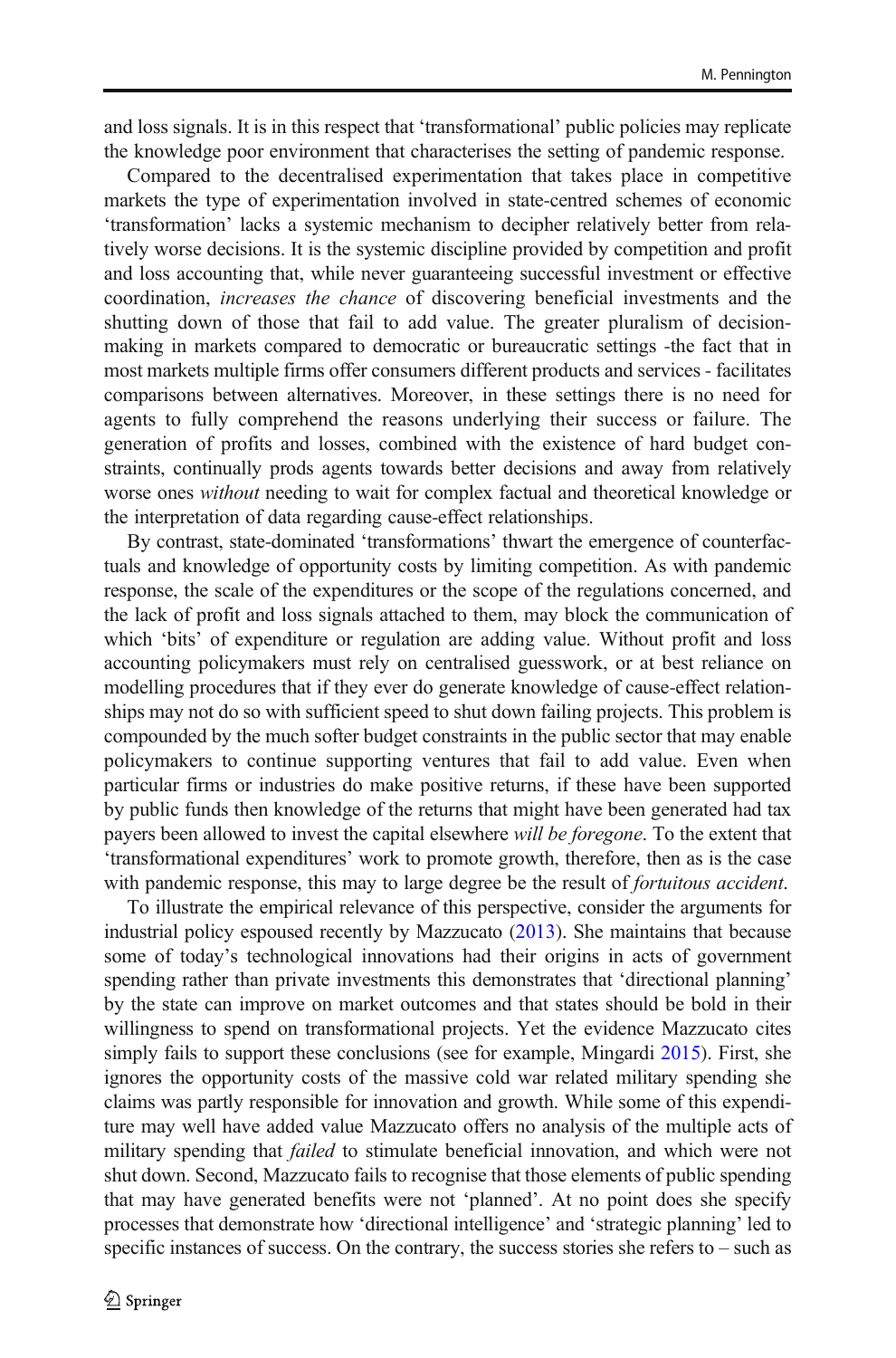<span id="page-16-0"></span>the development of various digital technologies, appear to have been *unintended or accidental consequences* emerging from essentially random spending in the defence sector – unintended consequences that were adapted to and seized upon by private agents operating in competitive markets guided by profit and loss signals (ibid).

Mazzucato is not alone in downplaying or ignoring opportunity costs and in failing to specify the processes that allow the 'directive intelligence' of the state to 'beat the market'. A similar problem besets the strands of political economy literature that favour targeted protectionism (for example Chang 2007). In this instance, the relative success of *some* countries that have pursued protectionist policies is touted as evidence in their favour without adequate discussion of the multiple examples where similar measures have failed to deliver success. Moreover, where successes have occurred little if any account is given of the processes or mechanisms that could credibly connect the outcomes to specific acts of directive intelligence. It is simply assumed that the intervention in question was responsible for the outcome rather than arising despite the intervention, or as an accidental or unintended consequence from it (Panagariya [2019\)](#page-17-0).

The Hayekian perspective that has informed this paper does not claim that it is *impossible* for industrial policies, large public spending projects or targeted protectionism to generate positive results, any more than it claims that is impossible for governments to respond effectively to pandemics. As with pandemic response, what it suggests is that relative to markets there are few *systemic mechanisms* that enable decision-makers to learn whether their decisions add more, or less to public welfare than possible alternatives. From a Hayekian perspective, what the Dewey/Keynes/ Mazzucato case for state-based experimentation amounts to is the suggestion that if governments commit to spending enough public money on their favoured projects it would be remarkable if none of this expenditure did any good. Yet, this position hardly amounts to an endorsement of the transformational potential of the state. That it may be necessary to rely on the 'muddling through' of public agencies when responding to a pandemic, does not imply continued deference to such agencies when the emergency has passed.

Open Access This article is licensed under a Creative Commons Attribution 4.0 International License, which permits use, sharing, adaptation, distribution and reproduction in any medium or format, as long as you give appropriate credit to the original author(s) and the source, provide a link to the Creative Commons licence, and indicate if changes were made. The images or other third party material in this article are included in the article's Creative Commons licence, unless indicated otherwise in a credit line to the material. If material is not included in the article's Creative Commons licence and your intended use is not permitted by statutory regulation or exceeds the permitted use, you will need to obtain permission directly from the copyright holder. To view a copy of this licence, visit <http://creativecommons.org/licenses/by/4.0/>.

### References

BBC News, May 2nd, 2020. <https://www.bbc.co.uk/news/health-52493784> Botkin, D. (1990). *Discordant Harmonies*. Oxford: Oxford University Press. Caldwell, B. (2004). *Hayek*'*s challenge*. Chicago: University of Chicago Press. Chang, H. (2007). *Bad Samaritans*. London: Bloomsbury. Coase, R. (1992). The institutional structure of production. *American Economic Review, 82*(4), 713–719.